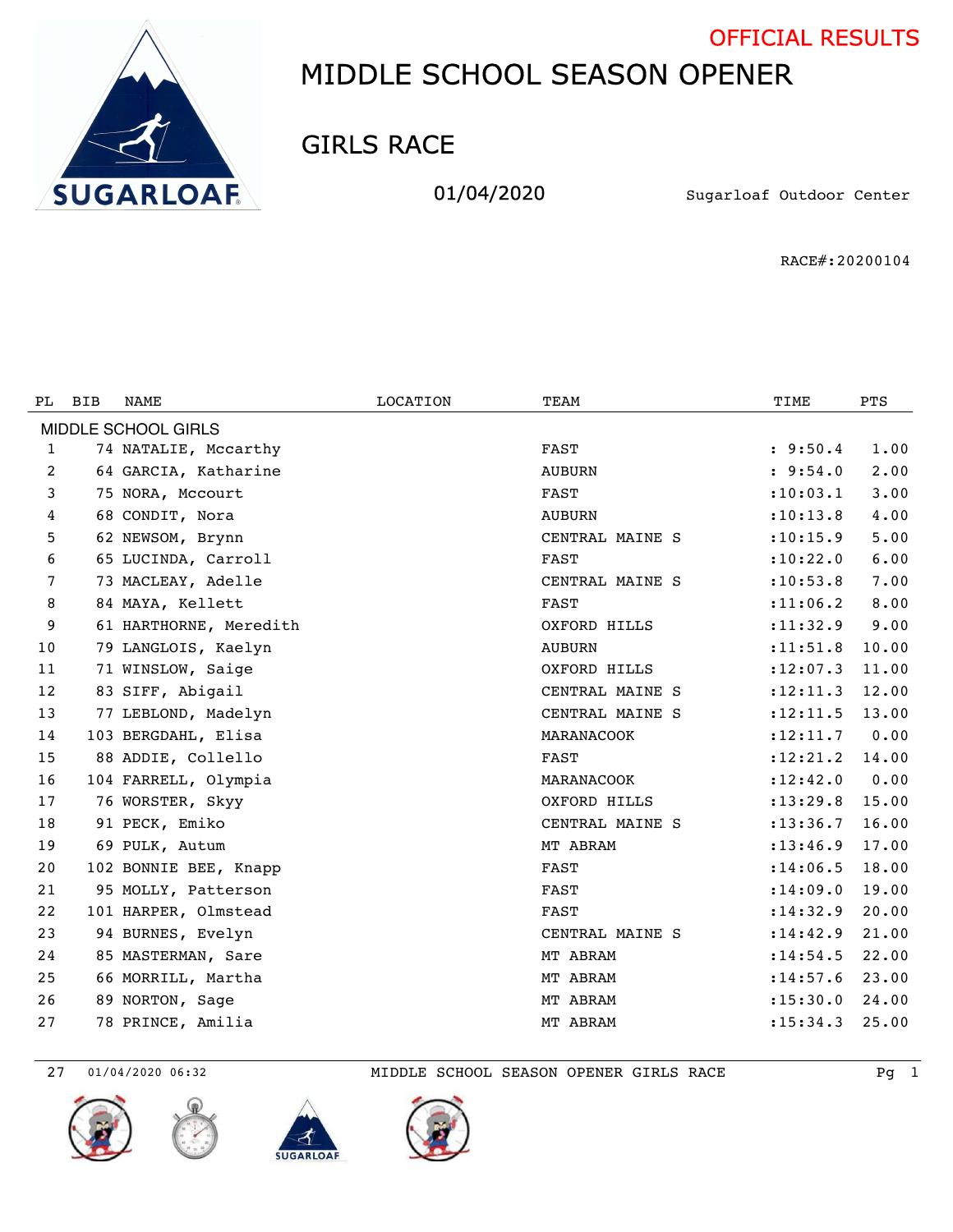| PL | BIB           | <b>NAME</b>             | LOCATION | TEAM                   | TIME                          | <b>PTS</b> |
|----|---------------|-------------------------|----------|------------------------|-------------------------------|------------|
|    |               | MIDDLE SCHOOL GIRLS     |          |                        |                               |            |
| 28 |               | 67 SPAULDING, Megan     |          | <b>DIRIGO</b>          | : 16:01.6                     | 0.00       |
| 29 |               | 100 CURTIS, Tigerlilly  |          | CENTRAL MAINE S        | : 16: 05.3                    | 26.00      |
| 30 |               | 98 LIMBERGER, Greta     |          | CENTRAL MAINE S        | : 16: 22.2                    | 27.00      |
| 31 |               | 70 HERMAN, Madelyn      |          | <b>AGAMENTICUS SKI</b> | : 17: 12.8                    | 0.00       |
| 32 |               | 87 WINSLOW, Ellie       |          | OH INDEPENDENT         | : 18: 12.1                    | 0.00       |
| 33 |               | 92 DANIELLA, Cundick    |          | <b>FAST</b>            | : 20: 32.4                    | 0.00       |
| 34 |               | 99 ELIZABETH, Stricklan |          | FAST                   | : 23: 37.1                    | 0.00       |
| 35 |               | 82 SWEATT, Daisy        |          | <b>DIRIGO</b>          | : 25:00.5                     | 0.00       |
| 36 |               | 86 DUMAIS, Jillian      |          | <b>AUBURN</b>          | : 27: 57.5                    | 28.00      |
|    | 36            |                         |          |                        |                               |            |
|    | Did Not Start |                         |          |                        |                               |            |
|    |               | 72 ERRINGTON, Libbie    |          | <b>DIRIGO</b>          | : 0.0<br>$\ddot{\phantom{a}}$ | 0.00       |
|    |               | 81 HOUGHTON, Ivy        |          | <b>DIRIGO</b>          | : 0.0<br>$\ddot{\phantom{a}}$ | 0.00       |
|    |               | 63 FULLERTON, Lucy      |          | AGAMENTICUS SKI        | : 0.0<br>$\ddot{\phantom{a}}$ | 0.00       |
|    |               | 80 GSOTTSCHNEIDER, Emma |          | <b>AGAMENTICUS SKI</b> | : 0.0<br>$\mathbf{r}$         | 0.00       |
|    |               | 90 ZEIMETZ, Hannah      |          | CENTRAL MAINE S        | : 0.0<br>$\ddot{\phantom{a}}$ | 0.00       |
|    |               | 93 FORSLEY, Ruby        |          | MT ABRAM               | : 0.0<br>$\ddot{\cdot}$       | 0.00       |
|    |               | 96 DENTICO, Ellie       |          | MT ABRAM               | : 0.0<br>$\ddot{\phantom{a}}$ | 0.00       |
|    |               | 97 PALO, Kati           |          | MT ABRAM               | : 0.0                         | 0.00       |
|    |               |                         |          |                        |                               |            |









01/04/2020 06:32 MIDDLE SCHOOL SEASON OPENER GIRLS RACE Pg 2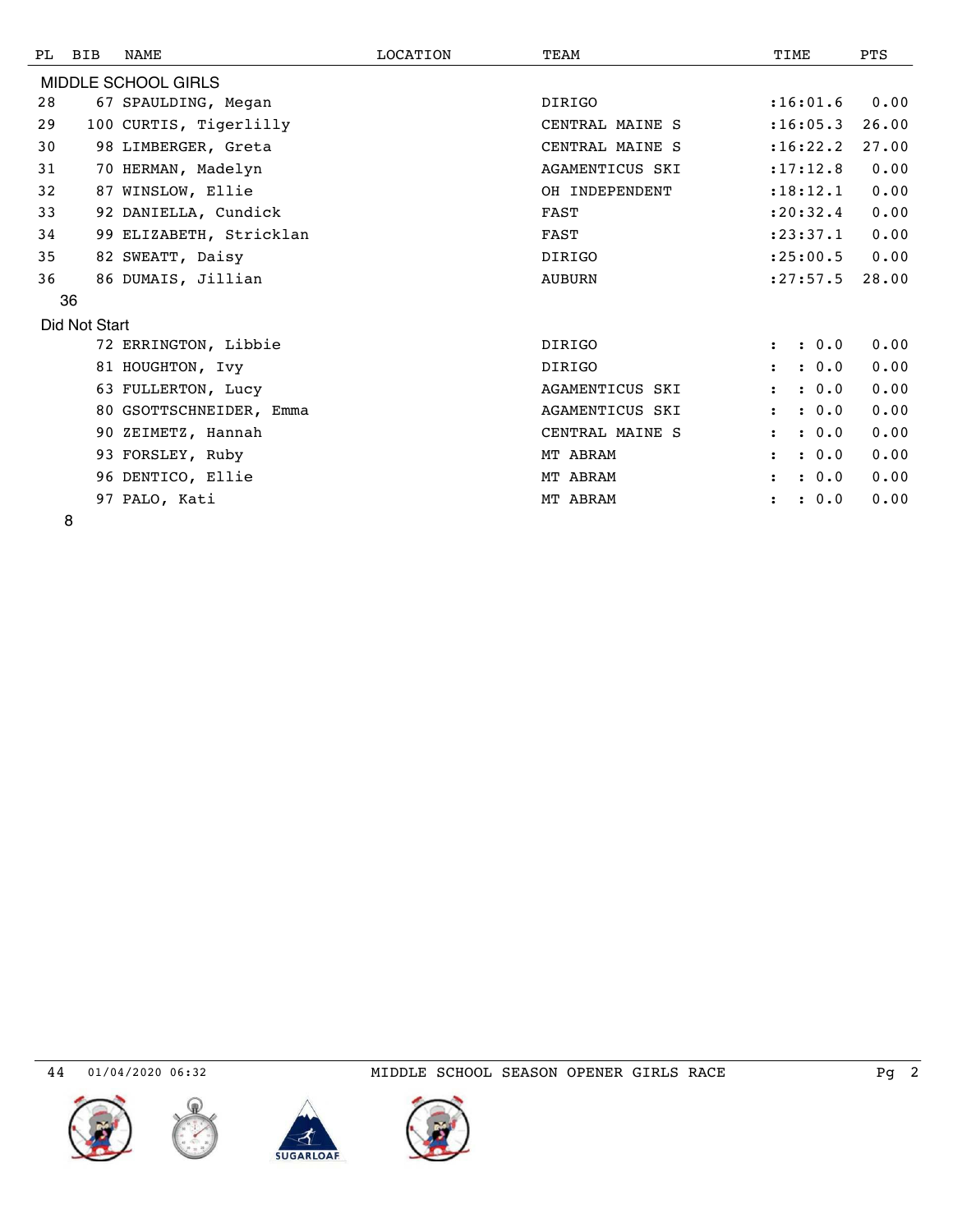Race 20200104

### **WOMEN TEAM RESULTS**

| Plc        | Team               | <b>DIV</b> |   | EVENT 1 | EVENT <sub>2</sub> | EVENT 3 | EVENT 4 | <b>TOTAL</b> |
|------------|--------------------|------------|---|---------|--------------------|---------|---------|--------------|
| 1 FAST     |                    |            | 4 | 18.0    |                    |         |         | 18.0         |
|            | 2 CENTRAL MAINE SC |            | 4 | 37.0    |                    |         |         | 37.0         |
| 3 AUBURN   |                    |            | 4 | 44.0    |                    |         |         | 44.0         |
|            | 4 OXFORD HILLS     |            | 3 | 64.0    |                    |         |         | 64.0         |
| 5 MT ABRAM |                    |            | 4 | 86.0    |                    |         |         | 86.0         |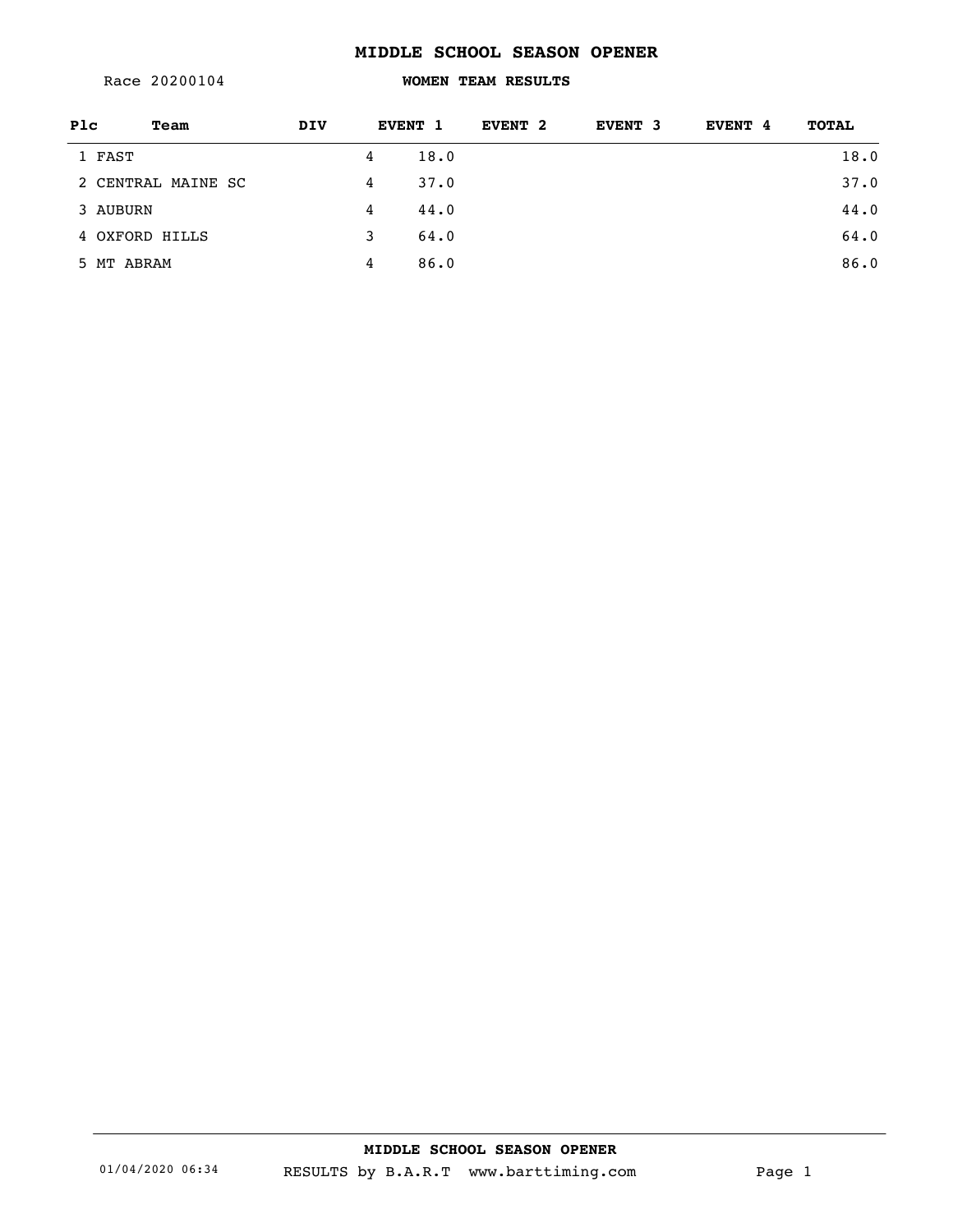



BOYS RACE

01/04/2020 Sugarloaf Outdoor Center

RACE#:20200104

| PL.                | <b>BIB</b> | NAME                   | <b>LOCATION</b> | TEAM            | TIME       | <b>PTS</b> |  |  |
|--------------------|------------|------------------------|-----------------|-----------------|------------|------------|--|--|
| MIDDLE SCHOOL BOYS |            |                        |                 |                 |            |            |  |  |
| 1                  |            | 6 SLOVER, Ellis        |                 | <b>AUBURN</b>   | : 7:39.3   | 1.00       |  |  |
| 2                  |            | 4 NEWSOM, Lucas        |                 | CENTRAL MAINE S | : 8:11.9   | 2.00       |  |  |
| 3                  |            | 10 COTE, Beckett       |                 | CENTRAL MAINE S | : 8:19.9   | 3.00       |  |  |
| 4                  |            | 2 HENRI, Mccourt       |                 | <b>FAST</b>     | : 8:47.9   | 4.00       |  |  |
| 5                  |            | 23 COTE, Lex           |                 | CENTRAL MAINE S | : 8:50.7   | 5.00       |  |  |
| 6                  |            | 3 HUNTER, Sam          |                 | AGAMENTICUS SKI | : 8:51.2   | 6.00       |  |  |
| 7                  |            | 17 ZEIMETZ, Simeon     |                 | CENTRAL MAINE S | : 9:03.5   | 7.00       |  |  |
| 8                  |            | 8 SLOVER, Orrin        |                 | LABK            | : 9:42.7   | 0.00       |  |  |
| 9                  |            | 38 SAMUEL, Geissinger  |                 | <b>FAST</b>     | : 9:44.9   | 8.00       |  |  |
| 10                 |            | 19 GRAYSON, Hoeft      |                 | <b>FAST</b>     | : 9:53.3   | 9.00       |  |  |
| 11                 |            | 54 BARTOL, Silas       |                 | MARANACOOK      | : 10: 01.7 | 0.00       |  |  |
| 12                 |            | 14 SHERBINSKI, Cameron |                 | OXFORD HILLS    | : 10:14.9  | 10.00      |  |  |
| 13                 |            | 7 LONG FROST, Mathias  |                 | MT ABRAM        | : 10: 19.1 | 0.00       |  |  |
| 14                 |            | 13 BENJAMIN, Hilton    |                 | FAST            | : 10: 21.3 | 11.00      |  |  |
| 15                 |            | 25 ELI, Hoeft          |                 | <b>FAST</b>     | : 10: 22.2 | 12.00      |  |  |
| 16                 |            | 15 TOSCANO, Dominic    |                 | <b>AUBURN</b>   | : 10: 36.4 | 13.00      |  |  |
| 17                 |            | 36 LUKE, Doscinski     |                 | FAST            | : 10: 49.5 | 14.00      |  |  |
| 18                 |            | 53 STEVENSON, Wyatt    |                 | MARANACOOK      | : 10:58.8  | 0.00       |  |  |
| 19                 |            | 29 MACRAE, Moses       |                 | CENTRAL MAINE S | : 10: 59.8 | 15.00      |  |  |
| 20                 |            | 32 ROSS, Samuel        |                 | CENTRAL MAINE S | : 11: 13.5 | 16.00      |  |  |
| 21                 |            | 41 DAMIAN, Wynn        |                 | FAST            | : 11: 26.7 | 17.00      |  |  |
| 22                 |            | 24 BASHAW, Brayden     |                 | <b>AUBURN</b>   | : 11: 33.3 | 18.00      |  |  |
| 23                 |            | 34 TAYLOR, George      |                 | CENTRAL MAINE S | : 11: 36.3 | 19.00      |  |  |
| 24                 |            | 33 ELIAS, Bartlett     |                 | FAST            | : 11: 53.2 | 20.00      |  |  |
| 25                 |            | 44 MASON, Kellett      |                 | FAST            | : 11: 55.2 | 0.00       |  |  |
| 26                 |            | 18 TRAFTON, Clayton    |                 | <b>AUBURN</b>   | : 11: 57.6 | 21.00      |  |  |
| 27                 |            | 1 VANTUINEN, Lucas     |                 | <b>DIRIGO</b>   | : 12: 01.9 | 22.00      |  |  |









27 01/04/2020 06:35 MIDDLE SCHOOL SEASON OPENER BOYS RACE Pg 1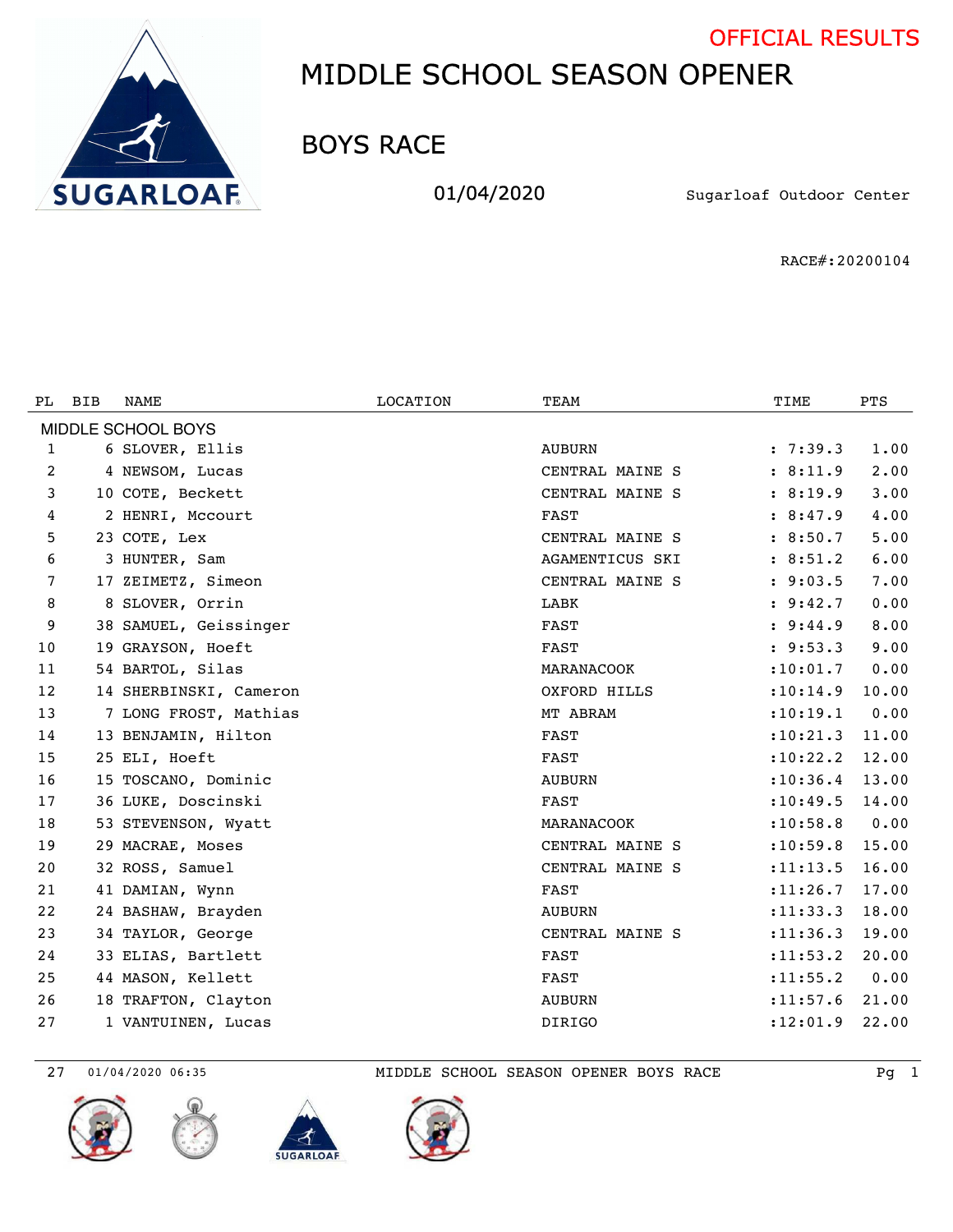| PL. | BIB           | NAME                    | LOCATION | TEAM            | TIME                          | <b>PTS</b> |
|-----|---------------|-------------------------|----------|-----------------|-------------------------------|------------|
|     |               | MIDDLE SCHOOL BOYS      |          |                 |                               |            |
| 28  |               | 47 KOA, Dumont          |          | <b>FAST</b>     | : 12:08.2                     | 0.00       |
| 29  |               | 40 TAYLOR, Milo         |          | CENTRAL MAINE S | : 12: 25.2                    | 23.00      |
| 30  |               | 35 NOAH, Civiello       |          | FAST            | : 12: 49.6                    | 0.00       |
| 31  |               | 43 OLIVER, Noah         |          | CENTRAL MAINE S | : 13: 00.5                    | 0.00       |
| 32  |               | 48 QUINN, Hoeft         |          | FAST            | : 13:00.9                     | 0.00       |
| 33  |               | 5 FULLERTON, Daniel     |          | <b>AUBURN</b>   | : 13:04.0                     | 24.00      |
| 34  |               | 42 NICK, Demarco        |          | <b>FAST</b>     | : 13: 05.7                    | 0.00       |
| 35  |               | 30 THISTLE, Kai         |          | <b>AUBURN</b>   | : 13: 14.1                    | 25.00      |
| 36  |               | 37 GERALD, Eliot        |          | CENTRAL MAINE S | : 13: 35.2                    | 0.00       |
| 37  |               | 39 HURDLE, Nathan       |          | CENTRAL MAINE S | : 13: 36.7                    | 0.00       |
| 38  |               | 45 ANGELINI, Rowan      |          | CENTRAL MAINE S | : 14: 10.5                    | 0.00       |
| 39  |               | 11 EVES, Callan         |          | AGAMENTICUS SKI | : 15: 01.7                    | 26.00      |
| 40  |               | 16 SMITH, Owen          |          | OXFORD HILLS    | : 15:04.2                     | 27.00      |
| 41  |               | 51 IRVING, Eli          |          | CENTRAL MAINE S | : 15: 52.0                    | 0.00       |
| 42  |               | 22 EVANS-SIROIS, Raymon |          | OXFORD HILLS    | : 17: 23.8                    | 28.00      |
| 43  |               | 9 RICE, Mica            |          | MT ABRAM        | : 18: 21.8                    | 0.00       |
| 44  |               | 46 LEVAN, Elijah        |          | CENTRAL MAINE S | : 18: 45.1                    | 0.00       |
| 45  |               | 20 LANE, John           |          | <b>DIRIGO</b>   | : 18: 49.4                    | 29.00      |
| 46  |               | 12 WESTON, Connor       |          | <b>DIRIGO</b>   | : 19:09.3                     | 30.00      |
| 47  |               | 49 FITZPATRICK, Deniz   |          | CENTRAL MAINE S | : 19: 19.8                    | 0.00       |
| 48  |               | 52 WITHERS, Joaquin     |          | CENTRAL MAINE S | : 19: 50.3                    | 0.00       |
| 49  |               | 50 WITHERS, Sam         |          | CENTRAL MAINE S | : 20: 01.5                    | 0.00       |
| 50  |               | 21 SCHRIMPER, Logan     |          | AGAMENTICUS SKI | : 20:03.3                     | 31.00      |
| 51  |               | 27 MORSE, Preston       |          | <b>DIRIGO</b>   | : 25: 11.7                    | 32.00      |
| 52  |               | 26 MOORE, Jameson       |          | AGAMENTICUS SKI | : 27: 35.6                    | 33.00      |
|     | 52            |                         |          |                 |                               |            |
|     | Did Not Start |                         |          |                 |                               |            |
|     |               | 28 BRYANT, Kelton       |          | AGAMENTICUS SKI | : 0.0                         | 0.00       |
|     |               | 31 OWEN, Knapp          |          | <b>FAST</b>     | : 0.0<br>$\ddot{\phantom{a}}$ | 0.00       |
|     |               | 55 CHENG, Max           |          | MARANACOOK      | : 0.0<br>$\ddot{\phantom{a}}$ | 0.00       |